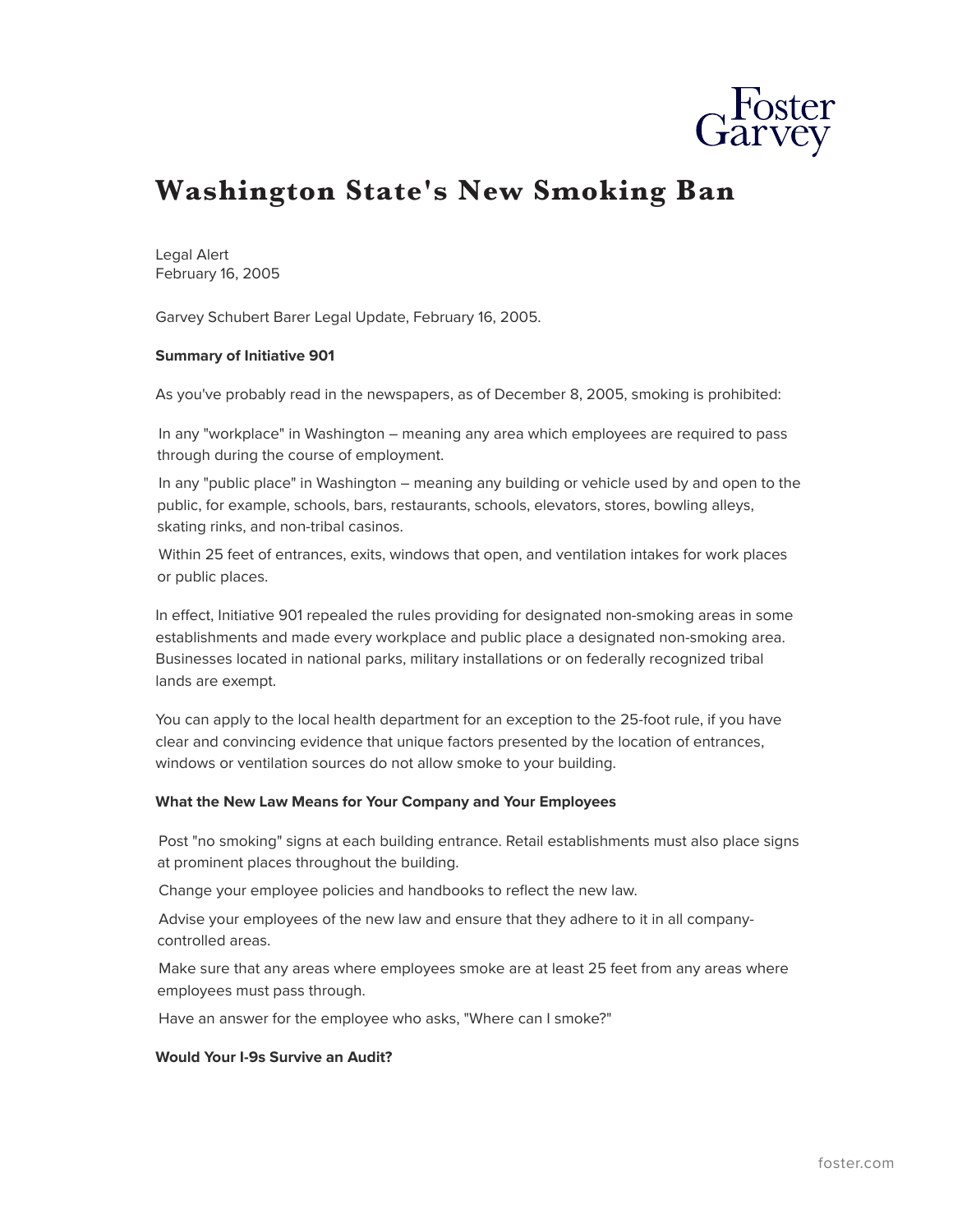

Several recent developments affect "I-9" procedures – the immigration-related process of verifying that a new employee is legally authorized to work in the United States. Every employer must prepare and retain I-9s for all employees, so you need to know about these issues.

Government investigations and audits of I-9 compliance appear to be increasing.

A new Form I-9 has been issued. You can continue to use the old forms, despite what some I-9 sales companies are saying, but the new form, designate as "(Rev. 5/31/05)Y," is preferred and most businesses should plan to migrate to it.

Several types of documents in "List A" are no longer acceptable to rely upon when completing the I-9: Items 2, 3, 8 and 9 have been eliminated, Form I-151 in Item 5 has been eliminated, and Form I-766 has been added to item 10. More changes are expected in 2006. Employers should advise those responsible for I-9 preparation of these changes.

If you discover that you've improperly completed an I-9, you must use a specific procedure to "fix" it. Any changes to an I-9 must be annotated, with each change showing the date of the change and the initials of the person making the change. It is illegal to change the form without following the proper procedure.

You are not required to keep I-9s forever. Establish a document retention policy and follow it. We know of employers who could have legally destroyed I-9s after their period of required retention but who suffered thousands of dollars in fines caused by errors and omissions on I-9s that could have been destroyed.

## **Affirmative Action Plans Subject to Increased Oversight**

If your company has contracts with the federal government that require affirmative action plans, now is the time to make sure your plan complies with government requirements. The Office of Federal Contract Compliance Programs (OFCCP) has become more aggressive and is now focusing more on eliminating systematic discrimination and less on technical aspects of compliance (such as notice postings). The number of compliance reviews, cases referred for litigation, and corporate management reviews (which include glass ceiling claims by women and minorities) have all increased significantly in recent years.

Your affirmative action plan (AAP) needs to be ready for prime time at a moment's notice, because you will only have 30 days' notice of an OFCCP audit. The OFCCP uses both anecdotal evidence of discrimination and evidence that women and minorities are given lowerpaying jobs and (for larger employers) a controversial multiple regression analysis to identify systemic discrimination. It can be valuable (and may be required under the new rules) to do a self-evaluation to evaluate and remedy any potentially troublesome situations, and proper involvement of a lawyer in that process may help avoid having to disclose the results.